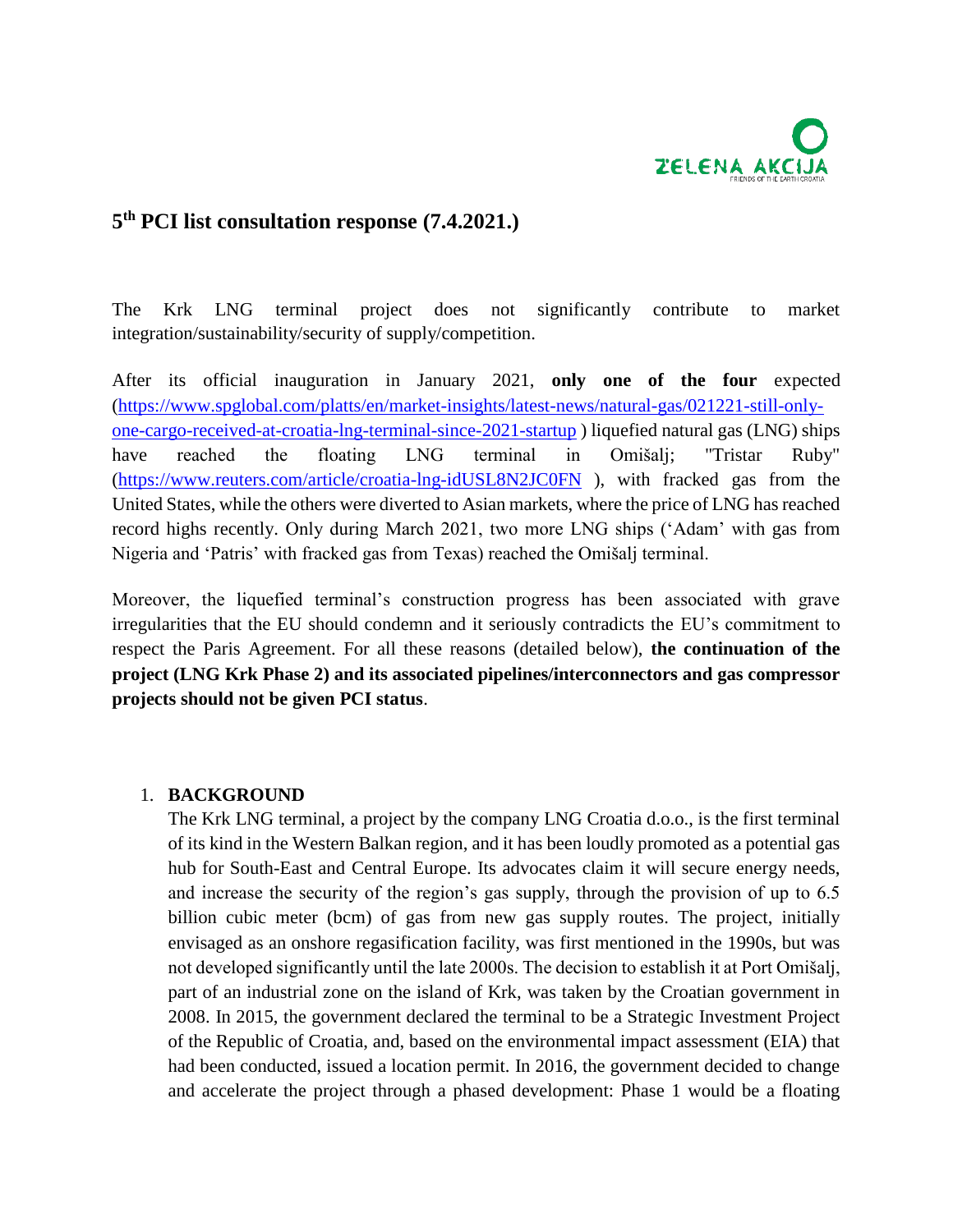terminal (apparently less expensive), which would then be turned into an onshore terminal, as Phase 2. In February 2017, thanks to its EU 'project of common interest' (PCI) status, the project received a significant boost of  $\epsilon$ 102 million of European public subsidies (via the Connecting Europe Facility programme) for the implementation of Phase 1.

Since the beginning, the project has been highly politicised and strongly prioritised by the Croatian government, despite the very serious economic, environmental and climate questions cast over it

[\(https://s3-eu-west-1.amazonaws.com/zelena-](https://s3-eu-west-1.amazonaws.com/zelena-akcija.production/zelena_akcija/document_translations/1167/doc_files/original/LNG_krk_report_board.pdf?1544608742)

[akcija.production/zelena\\_akcija/document\\_translations/1167/doc\\_files/original/LNG\\_krk](https://s3-eu-west-1.amazonaws.com/zelena-akcija.production/zelena_akcija/document_translations/1167/doc_files/original/LNG_krk_report_board.pdf?1544608742) [\\_report\\_board.pdf?1544608742\)](https://s3-eu-west-1.amazonaws.com/zelena-akcija.production/zelena_akcija/document_translations/1167/doc_files/original/LNG_krk_report_board.pdf?1544608742). In its Phase 1 floating terminal stage, the project was strongly opposed by all local municipalities from Krk Island, the Primorje-Gorski Kotar County and by local environmental NGOs. Environmental organisations at the national level oppose the project as a whole (i.e. not just the floating terminal phase)

[\(https://www.reuters.com/article/croatia-lng/croatias-krk-lng-project-faces-opposition-as](https://www.reuters.com/article/croatia-lng/croatias-krk-lng-project-faces-opposition-as-investment-decision-looms-idUSL8N1Q62QJ)[investment-decision-looms-idUSL8N1Q62QJ\)](https://www.reuters.com/article/croatia-lng/croatias-krk-lng-project-faces-opposition-as-investment-decision-looms-idUSL8N1Q62QJ).

## **2. QUESTIONABLE ECONOMIC VIABILITY**

Yet, the project is now, once again, in a state of limbo: Since the floating terminal started operating in January 2021, four LNG ships were supposed to arrive at Omišalj, yet only one did when it was supposed to. The other three: two ships were supposed to arrive at the request of the Hungarian capacity lessee, the company MVM, and one ship for the Croatian HEP. In the case of HEP, one of the national leading magazine Nacional's [\(https://www.nacional.hr/otvaranje-lng-terminala-na-krku-pokvario-nedolazak-triju](https://www.nacional.hr/otvaranje-lng-terminala-na-krku-pokvario-nedolazak-triju-brodova-s-plinom/)[brodova-s-plinom/](https://www.nacional.hr/otvaranje-lng-terminala-na-krku-pokvario-nedolazak-triju-brodova-s-plinom/) ) sources claim that this happened because the state-owned company (HEP), which is a co-investor with the government in this EUR 234 million project cofinanced by the European Union, simply did not protect itself with a contractual clause that would allow mandatory gas supply at a pre-agreed price regardless of market circumstances and prices. However, two sources, including the one from the top of HEP, warned Nacional that this was not the only problem related to HEP, but that on the day of commissioning, it happened that the terminal still did not have its own electricity connection. HEP also recently closed a tender in which it requested five deliveries of LNG ships in the period January-September 2021, "using the fact that current market prices are competitive with deliveries from the pipeline". But that first ordered ship did not arrive when it was supposed to, precisely because of the jump in LNG prices in the world market and the sudden decision of traders to sell gas to another buyer who offered a higher purchase price.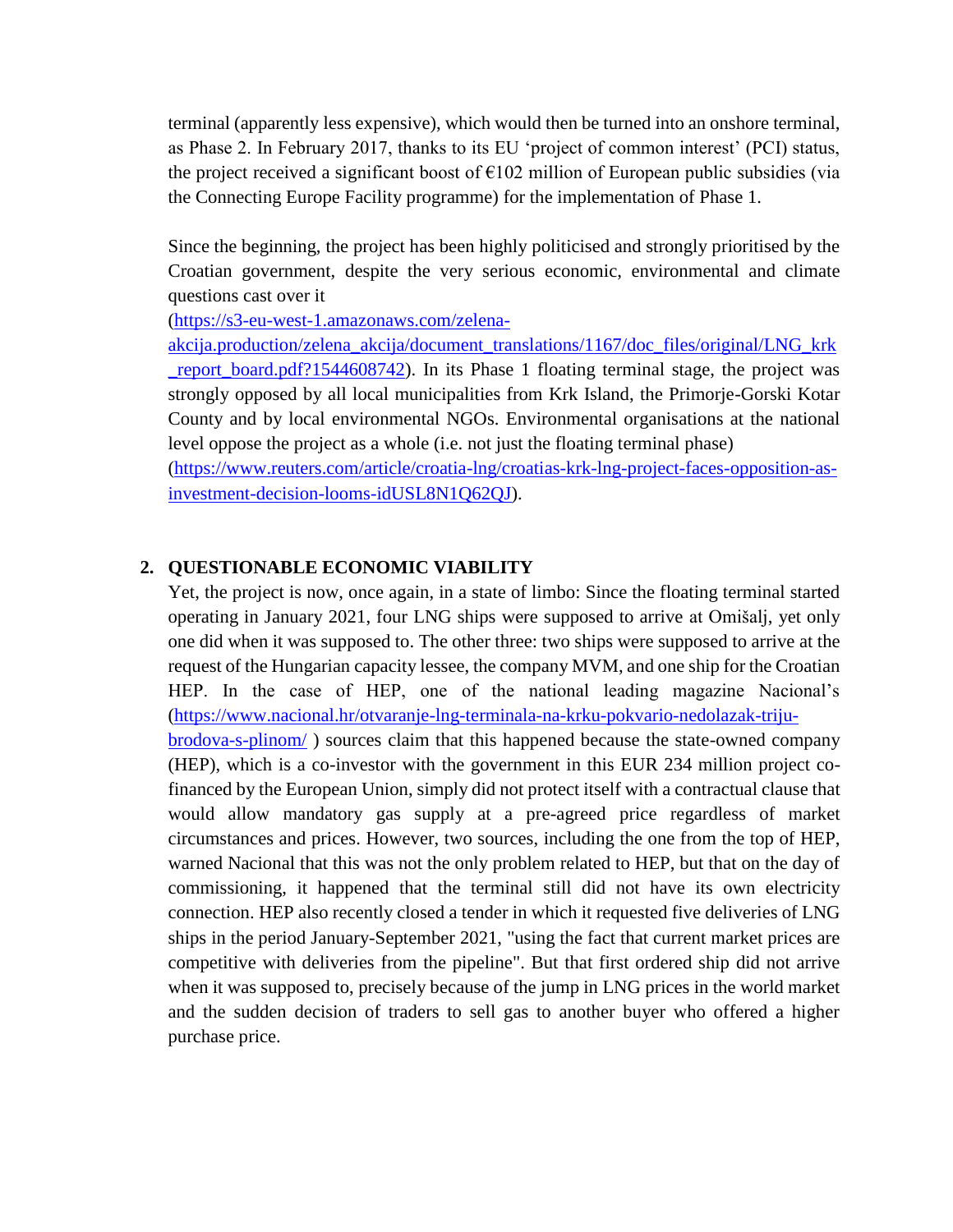The LNG Croatia company has stated that the deviation from the planned ship arrival will not negatively affect the terminal's operations, but a rough calculation done by the newspaper Novi list in cooperation with maritime experts

[\(https://www.novilist.hr/novosti/hrvatska/prazan-lng-terminal-je-poprilicno-skup](https://www.novilist.hr/novosti/hrvatska/prazan-lng-terminal-je-poprilicno-skup-gubimo-milijun-i-pol-kuna-po-svakom-tankeru-koji-ne-dode-u-omisalj/?meta_refresh=true)[gubimo-milijun-i-pol-kuna-po-svakom-tankeru-koji-ne-dode-u-](https://www.novilist.hr/novosti/hrvatska/prazan-lng-terminal-je-poprilicno-skup-gubimo-milijun-i-pol-kuna-po-svakom-tankeru-koji-ne-dode-u-omisalj/?meta_refresh=true)

[omisalj/?meta\\_refresh=true](https://www.novilist.hr/novosti/hrvatska/prazan-lng-terminal-je-poprilicno-skup-gubimo-milijun-i-pol-kuna-po-svakom-tankeru-koji-ne-dode-u-omisalj/?meta_refresh=true) ) showed that the Croatian economy loses about 200 thousand EUR, or about a million and a half HRK, with each absence of a ship with liquefied natural gas at the LNG terminal in Omišalj.

Furthermore, until this day, noone has seen a cost-benefit study (CBA) for the project despite the fact that the Omišalj Municipality asked for it numerous times. The project promoter LNG Croatia claimed they have a few studies, but have refused to show it publicly.

This lack of transparency is deeply problematic: If the Krk LNG terminal was a true project of "common interest", crucial information such as CBAs would not be kept secret because of some alleged commercial confidentiality. The public interest should prevail over the private one. This is in fact what the European Court of Justice confirmed on March 7th 2019: it set a decisive precedent when it confirmed that during access to documents requests' procedures on environmental issues, "an overriding public interest in disclosing the studies is deemed to exist, and [European agencies] could not refuse to disclose them on the ground that that would have an adverse effect on the protection of the commercial interests of the owners of the requested studies for the purposes of Article 4(2), first indent, of Regulation No 1049/2001."

[\(http://curia.europa.eu/juris/document/document.jsf?text=&docid=211427&pageIndex=0](http://curia.europa.eu/juris/document/document.jsf?text=&docid=211427&pageIndex=0&doclang=EN&mode=req&dir=&occ=first&part=1&cid=3615895) [&doclang=EN&mode=req&dir=&occ=first&part=1&cid=3615895\)](http://curia.europa.eu/juris/document/document.jsf?text=&docid=211427&pageIndex=0&doclang=EN&mode=req&dir=&occ=first&part=1&cid=3615895)

Considering the significant risks of environmental impacts (that we consider as likely "costs"), the same treatment should be applied on CBAs.

It should be added that the project is now applying to the new list with a 2nd phase: While it failed to justify the capacity of its first phase, the expansion of its capacity with phase 2 is even less justifiable, especially considering the time required to build this infrastructure, its compatibility with the decarbonisation objective and the risk of stranded assets.

**The low utilisation of the floating terminal and questionable economic/commercial viability, combined with the non-publication of a CBA study, cast serious doubts over the real profitability of the whole project and especially Phase 2.**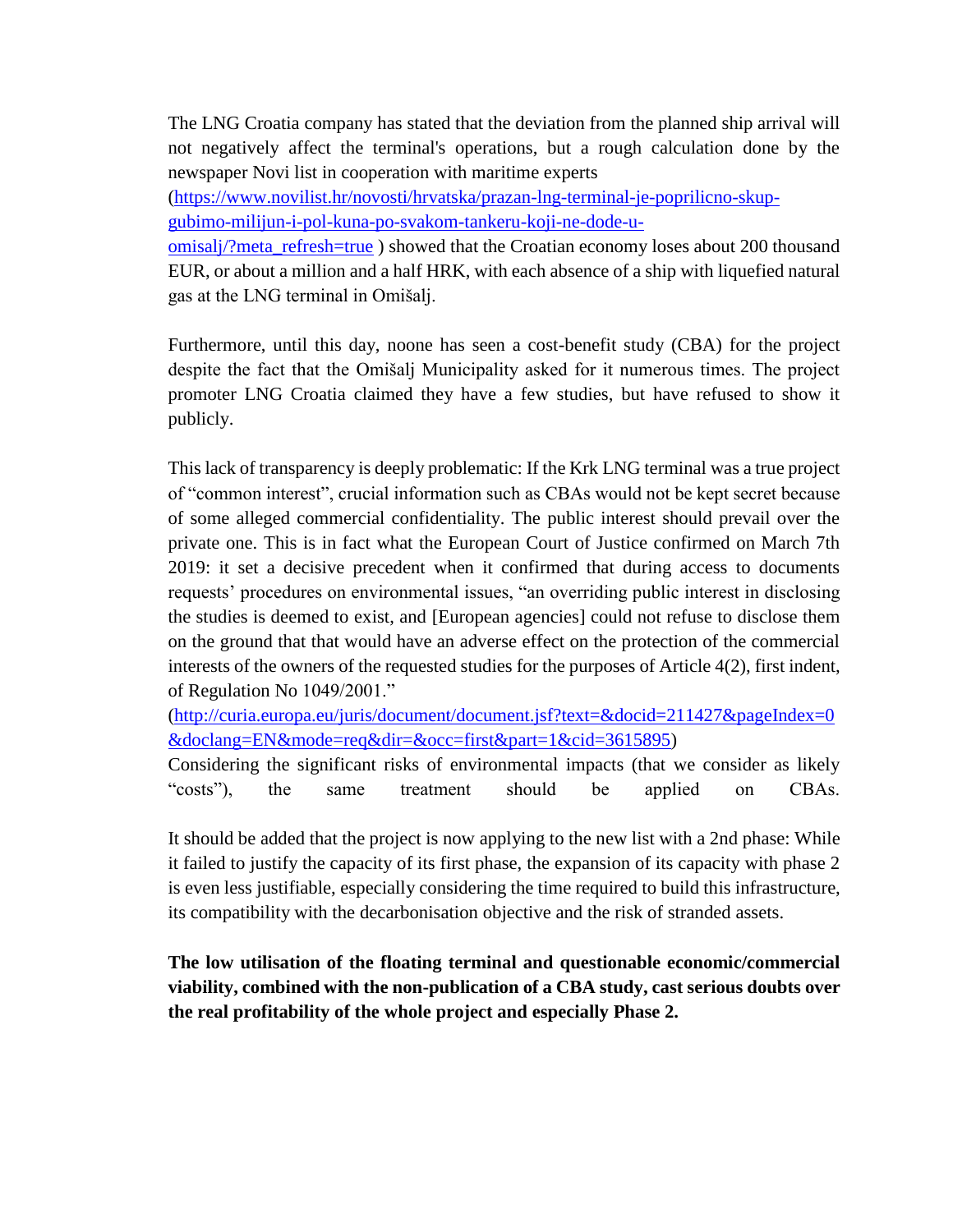#### 3. **QUESTIONABLE PCI STATUS AND EU FINANCIAL SUPPORT**

According to the European Commission, Projects of Common Interest (PCIs) are key cross border infrastructure projects that link the energy systems of EU countries. The project must have a significant impact on energy markets and market integration in at least two EU countries, boost competition on energy markets and help the EU's energy security by diversifying sources as well as contribute to the EU's climate and energy goals by integrating renewables [\(https://ec.europa.eu/energy/en/topics/infrastructure/projects-common-interest\)](https://ec.europa.eu/energy/en/topics/infrastructure/projects-common-interest).

Yet, the Krk LNG project does not seem to meet these criteria, especially when it comes to "having a significant impact on energy markets and market integration in at least two EU countries", taking into account also that so far the terminal's import capacity has been underutilized.

### **4. SUSTAINABILITY TOTALLY IGNORED**

#### **Impact on climate:**

The Krk LNG terminal is definitely not aligned with the sustainability criterion (yet to be defined and properly implemented, as recognised by the European Commission and according to the Decision of the European Ombudsman in case 1991/2019/KR on the European Commission's action concerning sustainability assessment for gas projects on the current List of Projects of Common Interest<https://www.ombudsman.europa.eu/en/decision/en/135095> ):

This project is mostly aimed at bringing fracked gas from the US (two LNG boats that arrived at the Krk terminal were from the US<https://lng.hr/en/first-LNG-carrier-arrives-to-the-terminal> ) with manifold severe environmental and climate implications. The EU-COM/Ecorys Trade Sustainability Impact Assessment report on TTIP highlights that "there are, however, some public concerns about the environmental aspects of shale gas production, such as methane leakages, with shale gas likely to form a proportion of the LNG exported from the US." [\(http://www.trade](http://www.trade-sia.com/ttip/wp-content/uploads/sites/6/2014/02/TSIA-TTIP-Final-Report.pdf)[sia.com/ttip/wp-content/uploads/sites/6/2014/02/TSIA-TTIP-Final-Report.pdf\)](http://www.trade-sia.com/ttip/wp-content/uploads/sites/6/2014/02/TSIA-TTIP-Final-Report.pdf). The report also points out that the expansion of US LNG imports could "impact the human right to health, and human right to a clean environment" and that it "could further stimulate fracking in the US, which has a negative environmental impact in its own right." Finally, it refers to the EIA 2015 Annual energy outlook, stating that emissions of methane along the supply chain will dent the environmental credentials of gas unless action is taken to tackle these leaks. In 2015, the EU-Parliament adopted the Resolution 2015/2137(INI) [\(http://www.europarl.europa.eu/oeil/popups/ficheprocedure.do?lang=en&reference=2015/2137%](http://www.europarl.europa.eu/oeil/popups/ficheprocedure.do?lang=en&reference=2015/2137%28INI%29) [28INI%29\)](http://www.europarl.europa.eu/oeil/popups/ficheprocedure.do?lang=en&reference=2015/2137%28INI%29) urging that member states should be, "taking into account the risks and the negative climate, environmental and biodiversity impacts involved in hydraulic fracturing – not to authorise any new hydraulic fracturing operations in the EU". It would therefore be a contradiction to reach out now for more fracking gas in the USA. The Croatian government has actually prohibited massive hydraulic fracturing (the same method used in the US) in the new amendments to the Law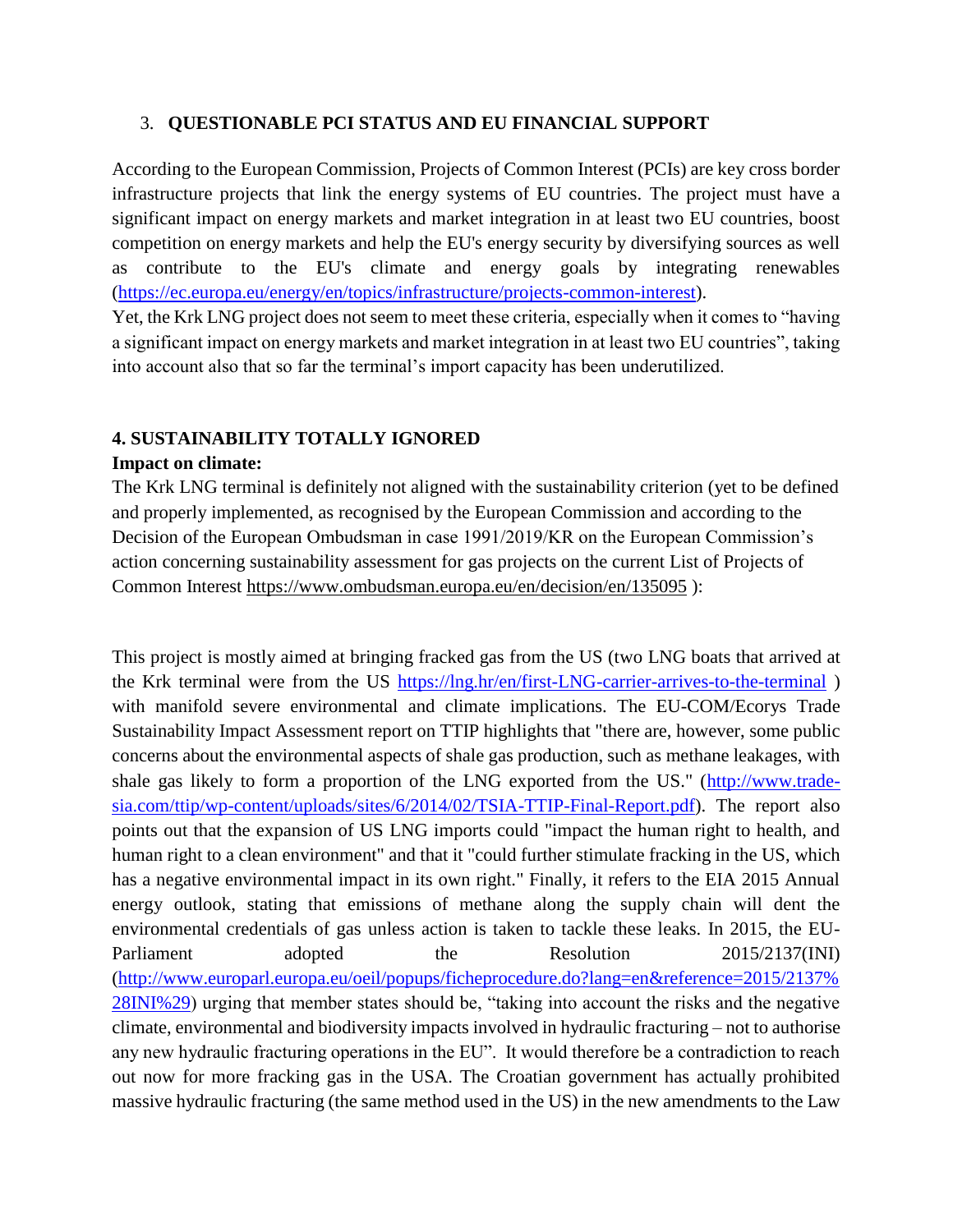on Exploration and Exploitation of Hydrocarbons [\(https://www.croatiaweek.com/croatian](https://www.croatiaweek.com/croatian-government-puts-forward-bill-banning-mass-scale-fracking/)[government-puts-forward-bill-banning-mass-scale-fracking/](https://www.croatiaweek.com/croatian-government-puts-forward-bill-banning-mass-scale-fracking/) ), in accordance with the Recommendation of the European Commission (EC) of 22 January 2014 on minimum principles for hydrocarbon exploration and production (such as shale gas) using a high-volume hydraulic fracturing process  $(2014/70)$ EU [https://eur-lex.europa.eu/legal](https://eur-lex.europa.eu/legal-content/EN/TXT/?uri=CELEX%3A32014H0070)[content/EN/TXT/?uri=CELEX%3A32014H0070](https://eur-lex.europa.eu/legal-content/EN/TXT/?uri=CELEX%3A32014H0070) ). Yet, it plans to import such fracked gas.

Finally, it is truly regrettable to scale up the LNG terminal on an island set to become Croatia's first energy independent area free of carbon-dioxide emissions, only powered by renewable energy sources by 2030 [\(http://www.total-croatia-news.com/total-eco-croatia/18781-croatian](http://www.total-croatia-news.com/total-eco-croatia/18781-croatian-island-to-become-energy-independent-island-first-in-region)[island-to-become-energy-independent-island-first-in-region](http://www.total-croatia-news.com/total-eco-croatia/18781-croatian-island-to-become-energy-independent-island-first-in-region) & <http://balkangreenenergynews.com/krk-island-to-become-energy-independent-and-carbon-free/> & [http://www.covenantofmayors.eu/IMG/pdf/Krk\\_2016.pdf](http://www.covenantofmayors.eu/IMG/pdf/Krk_2016.pdf) & [http://www.hr.undp.org/content/croatia/en/home/presscenter/articles/2013/10/17/energy](http://www.hr.undp.org/content/croatia/en/home/presscenter/articles/2013/10/17/energy-independent-islands-with-zero-carbon-emission.html)[independent-islands-with-zero-carbon-emission.html](http://www.hr.undp.org/content/croatia/en/home/presscenter/articles/2013/10/17/energy-independent-islands-with-zero-carbon-emission.html) & [http://www.zez.coop/other\\_projects.html\)](http://www.zez.coop/other_projects.html).

### **Impacts on the environment:**

The floating LNG terminal was deemed environmentally acceptable in an Environmental Impact Assessment carried out by the Croatian Ministry of Environment and Energy, despite big opposition from citizens and civil society. In a public consultation on the Environmental Impact Assessment, 80% of the 845 comments and objections were rejected [\(https://dnevnik.hr/vijesti/hrvatska/prosvjed-uoci-sjednice-povjerenstva-lng-terminal-na-krku-je-](https://dnevnik.hr/vijesti/hrvatska/prosvjed-uoci-sjednice-povjerenstva-lng-terminal-na-krku-je-neisplativ-i-neprihvatljiv---509323.html)

[neisplativ-i-neprihvatljiv---509323.html\)](https://dnevnik.hr/vijesti/hrvatska/prosvjed-uoci-sjednice-povjerenstva-lng-terminal-na-krku-je-neisplativ-i-neprihvatljiv---509323.html). For example, there were objections to the use of seawater and chlorine for regasification. In the Krk case, over 160 institutions, NGOs and individuals warned that this project is extremely damaging to the environment, climate and tourism.

While it is compulsory for projects of this kind to conduct environmental impact assessments (EIA), the EIA carried out for the Krk LNG terminal was full of omissions and procedural mistakes. The jurisprudence of the European Court of Justice (ECJ) is clear that when an EIA is carried out, it should look at the potential impacts of the entire project. Dividing-up a project and looking at only some of the potential impacts – a practice called "salami-slicing" [\(https://eur](https://eur-lex.europa.eu/legal-content/EN/TXT/PDF/?uri=CELEX:52003DC0334&from=EN)[lex.europa.eu/legal-content/EN/TXT/PDF/?uri=CELEX:52003DC0334&from=EN\)](https://eur-lex.europa.eu/legal-content/EN/TXT/PDF/?uri=CELEX:52003DC0334&from=EN) – is strictly forbidden by the EU EIA Directive [\(http://ec.europa.eu/environment/eia/eia-legalcontext.htm\)](http://ec.europa.eu/environment/eia/eia-legalcontext.htm).

Yet, this is precisely what occurred in the Krk case: two separate EIA studies were prepared, one for the onshore terminal in 2013 (project with a much larger capacity that was completely changed i.e. into the phase project) and the other for the floating terminal in 2017 which looked only at the potential impacts of Phase 1 - the small floating LNG terminal - and not the Phase 2 – onshore terminal. The EIA for the floating terminal not only ignores the specific impacts of the other phases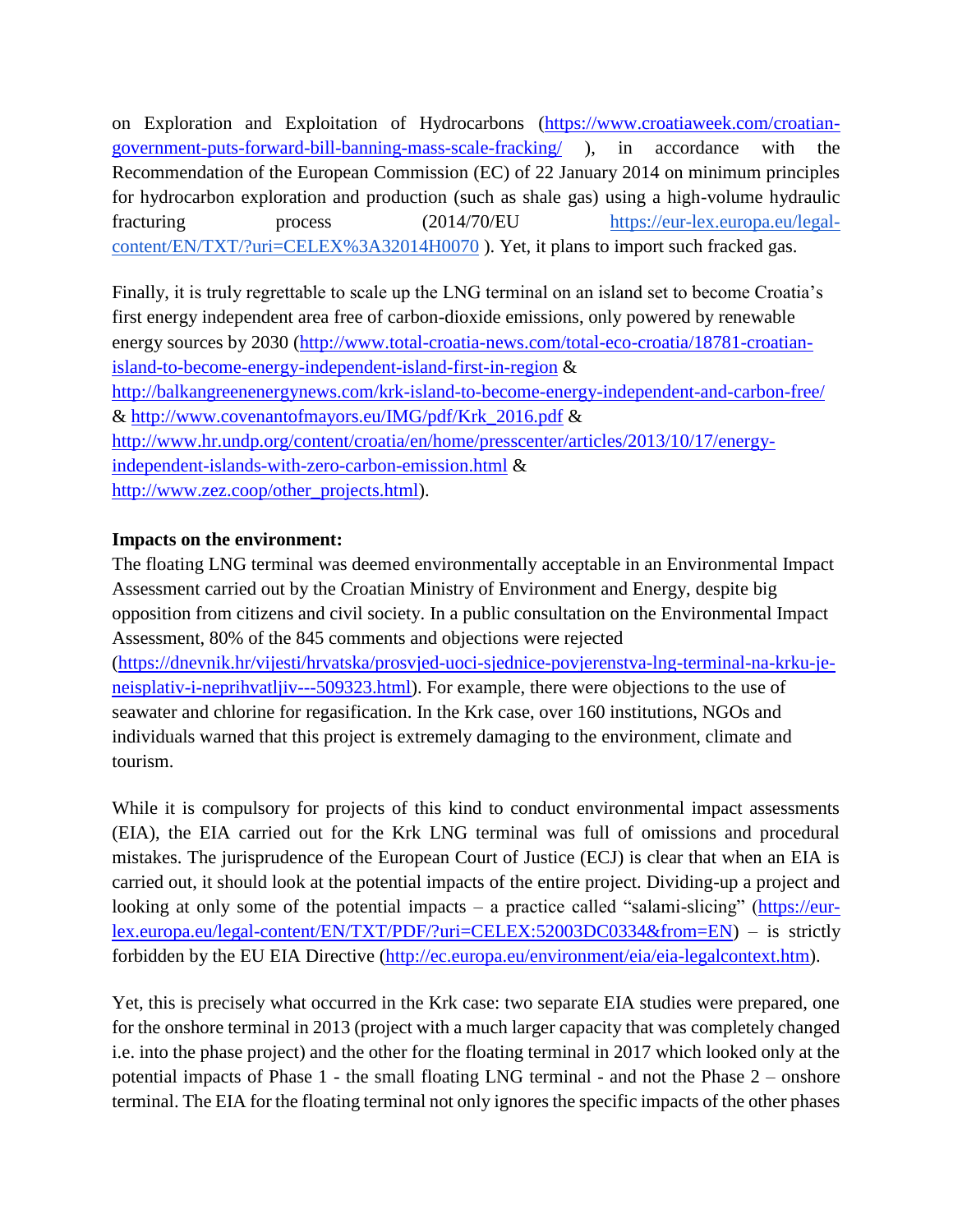of the project (only mentions them), it also ignores the cumulative environmental effects of all the different phases. It is, therefore, only a partial impact assessment, and a violation of the EU's EIA rules.

Violation of the EIA procedure was also one of the main arguments in the lawsuit filed by Zelena akcija/FoE Croatia [\(http://hr.n1info.com/English/NEWS/a303948/NGO-sues-Environment-](http://hr.n1info.com/English/NEWS/a303948/NGO-sues-Environment-Ministry-over-LNG-terminal.html)[Ministry-over-LNG-terminal.html\)](http://hr.n1info.com/English/NEWS/a303948/NGO-sues-Environment-Ministry-over-LNG-terminal.html) against the decision of the Ministry of Environment and Energy on the environmental acceptability of the floating LNG terminal project [\(https://zelena](https://zelena-akcija.hr/en/programmes/energy_and_climate_change/first_hearing_held_in_the_case_against_the_ministry_of_environmental_protection_regarding_the_krk_lng_terminal__2)akcija.hr/en/programmes/energy and climate change/first hearing held in the case against t [he\\_ministry\\_of\\_environmental\\_protection\\_regarding\\_the\\_krk\\_lng\\_terminal\\_\\_2\)](https://zelena-akcija.hr/en/programmes/energy_and_climate_change/first_hearing_held_in_the_case_against_the_ministry_of_environmental_protection_regarding_the_krk_lng_terminal__2).

Furthermore, it is extremely important to note that in the EIA for the onshore LNG terminal, which was done in 2013-2014, the basic precondition was the ban on the use of seawater for regasification, which was imposed by the previous Ministry of Environmental Protection and Energy due to the known harmful effects of suction and discharge of chlorinated water into the marine environment. Completely contrary to the position at the time, the Ministry then accepted the use of seawater for regasification in the EIA for the floating terminal.

Additionally, no alternatives, as well as no "zero alternative" (=not carrying out the project at all) of the project were evaluated in the EIA study, but only different technical solutions of the same project. This was confirmed by the Ministry during the court procedure with poor arguments stating that there is just no other possible location for the project or other alternative solutions for this project. Among other things, such as the use of old data in the EIA study, this project was not in line with the local and regional spatial plans, which is a clear illegality in the procedure, but the Court did not take this fact into account while making its decision.

Two other lawsuits were filed by the Municipality of Omišalj and the Primorje-Gorski Kotar County. On 25th February 2019, the Rijeka Administrative Court dismissed all three lawsuits, on the same day that the second hearing was held [\(https://zelena](https://zelena-akcija.hr/en/programmes/energy_and_climate_change/lng_judgment_will_not_stop_the_campaign_against_the_construction_of_the_terminal)[akcija.hr/en/programmes/energy\\_and\\_climate\\_change/lng\\_judgment\\_will\\_not\\_stop\\_the\\_campai](https://zelena-akcija.hr/en/programmes/energy_and_climate_change/lng_judgment_will_not_stop_the_campaign_against_the_construction_of_the_terminal) [gn\\_against\\_the\\_construction\\_of\\_the\\_terminal\)](https://zelena-akcija.hr/en/programmes/energy_and_climate_change/lng_judgment_will_not_stop_the_campaign_against_the_construction_of_the_terminal). The judge briefly stated that she had not found any illegalities in the process of enacting the decision on the environmental impact assessment, without looking into the content of the EIA which was actually the point of the lawsuits - the poorly done impact assessment. This example shows a wider problem regarding EIAs in Croatia, namely that in most cases, they are conducted only to justify specific projects without looking into the content. Furthermore, it shows that there is in fact no adequate legal protection in environmental protection procedures in Croatia. Specifically, here as well as in other environmental cases before the administrative courts in Croatia, the proposed expert testimonies were rejected, which means that there was no customary evidence procedure.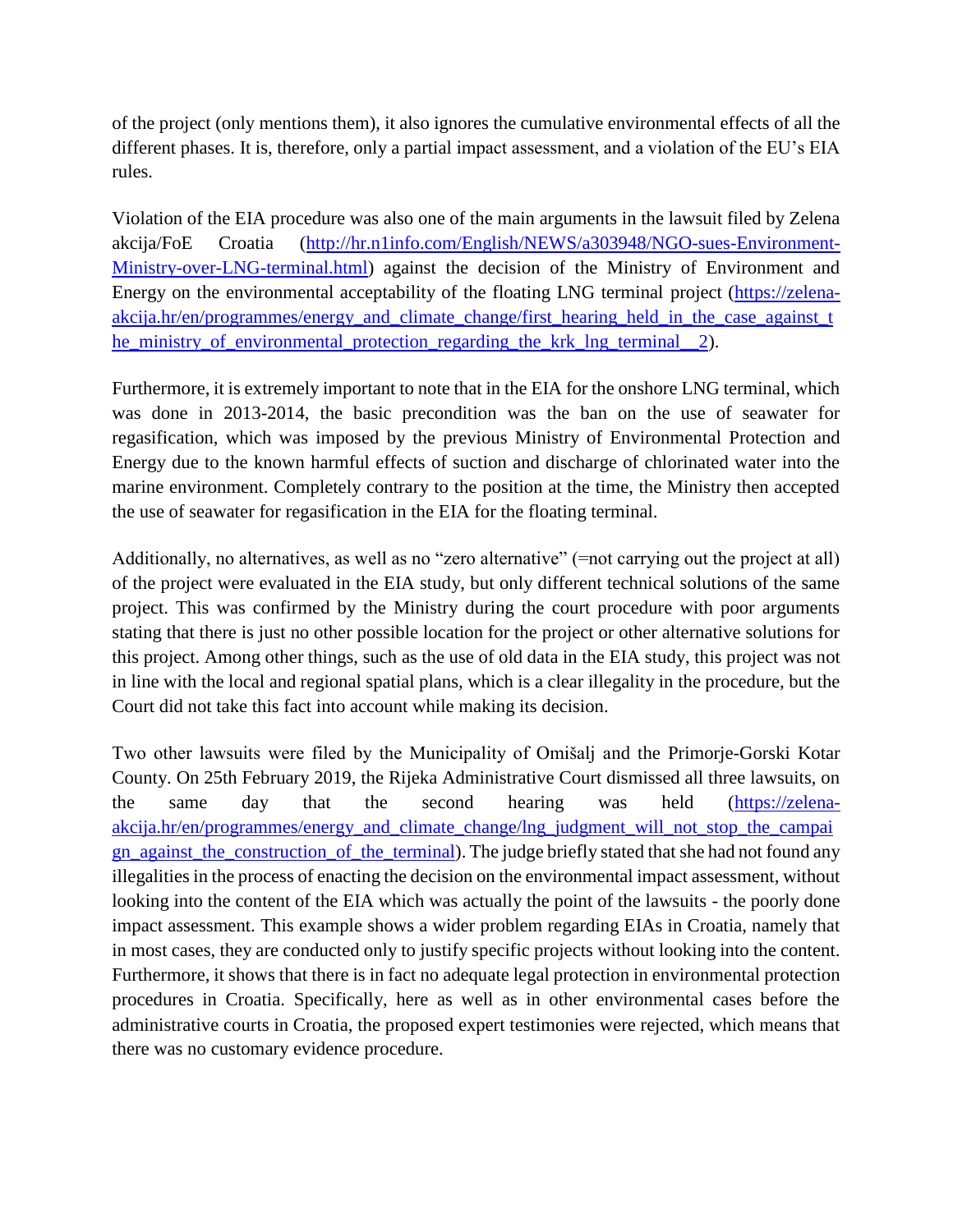Last but very important, the EIA for the floating Krk LNG terminal was not in line with the EIA Directive (2011/92/E) amended in 2014 (2014/52/EU) to include, among others, a climate change assessment. The EIA for the floating LNG terminal did not take into account a proper climate change impact assessment of this project, and especially not for the 2nd Phase which has now been proposed for PCI status.

**The question remains whether any (and if so, which) of the two existing EIA studies will be used for the Phase 2 LNG project or whether there will be a new study conducted. Zelena akcija/FoE Croatia sent a request for access to information to the Croatian Ministry of Economy and Sustainable Development asking whether there will be a new EIA commissioned only to be denied the information without any clarification. This only shows that the Ministry is continuing to be non-transparent even with the Krk LNG 2nd Phase.**

**There needs to be a proper EIA for both Phase 1 and Phase 2 of the Krk LNG project as a whole, including gas projects depending on the terminal, with a wide public consultation process. Otherwise it should automatically be excluded from being considered for PCI status.**

## 4. **DISREGARD OF CITIZENS' VOICES/RIGHTS**

All local municipalities of the island of Krk, as well as the Primorje-Gorski Kotar County and the City of Rijeka have clearly stated their opposition to the floating LNG terminal. The project was also opposed by citizens, as shown by a major protest in Rijeka held on March 3rd 2018, which was attended by thousands of people [\(https://glashrvatske.hrt.hr/en/news/politics/thousands](https://glashrvatske.hrt.hr/en/news/politics/thousands-protest-in-rijeka-against-lng-terminal/)[protest-in-rijeka-against-lng-terminal/\)](https://glashrvatske.hrt.hr/en/news/politics/thousands-protest-in-rijeka-against-lng-terminal/). An online petition initiated by the Municipality of Omišalj (where the terminal is located) against the floating terminal has been signed by 18.944 people [\(https://dnevnik.hr/vijesti/hrvatska/stanovnici-krka-protiv-terminala-osim-sto-je-opasnost-za](https://dnevnik.hr/vijesti/hrvatska/stanovnici-krka-protiv-terminala-osim-sto-je-opasnost-za-okolis-ekonomski-je-neisplativ---519052.html)[okolis-ekonomski-je-neisplativ---519052.html](https://dnevnik.hr/vijesti/hrvatska/stanovnici-krka-protiv-terminala-osim-sto-je-opasnost-za-okolis-ekonomski-je-neisplativ---519052.html) & [https://zelena](https://zelena-akcija.hr/hr/kampanje/aktualne_kampanje/kontra_lng_a/sabor_mora_glasovati_protiv_lex_lng_18_944_gradana_i_gradanki_je_tako_odlucilo)[akcija.hr/hr/kampanje/aktualne\\_kampanje/kontra\\_lng\\_a/sabor\\_mora\\_glasovati\\_protiv\\_lex\\_lng\\_1](https://zelena-akcija.hr/hr/kampanje/aktualne_kampanje/kontra_lng_a/sabor_mora_glasovati_protiv_lex_lng_18_944_gradana_i_gradanki_je_tako_odlucilo) [8\\_944\\_gradana\\_i\\_gradanki\\_je\\_tako\\_odlucilo\)](https://zelena-akcija.hr/hr/kampanje/aktualne_kampanje/kontra_lng_a/sabor_mora_glasovati_protiv_lex_lng_18_944_gradana_i_gradanki_je_tako_odlucilo).

The project was initially planned as an onshore terminal, but the form of the project was completely changed into a phased project in 2016 - without any public discussion - and solely by the decision of the Croatian Government. While the locals might have been in favor of the onshore terminal back then, mainly because there was a proper public consultation done, the sentiment has very much changed as the public discussion around the floating LNG terminal was done poorly. The opinion of the local community as well as local authorities of Krk Island has been completely ignored by both the Ministry and the Government.

Furthermore, a special law was designed just for this project. This law was highly controversial for a number of reasons. Firstly, the Croatian media have discovered that one of the authors of the law was Barbara Dorić, at the time Director of LNG Croatia d.o.o., the promoter of the project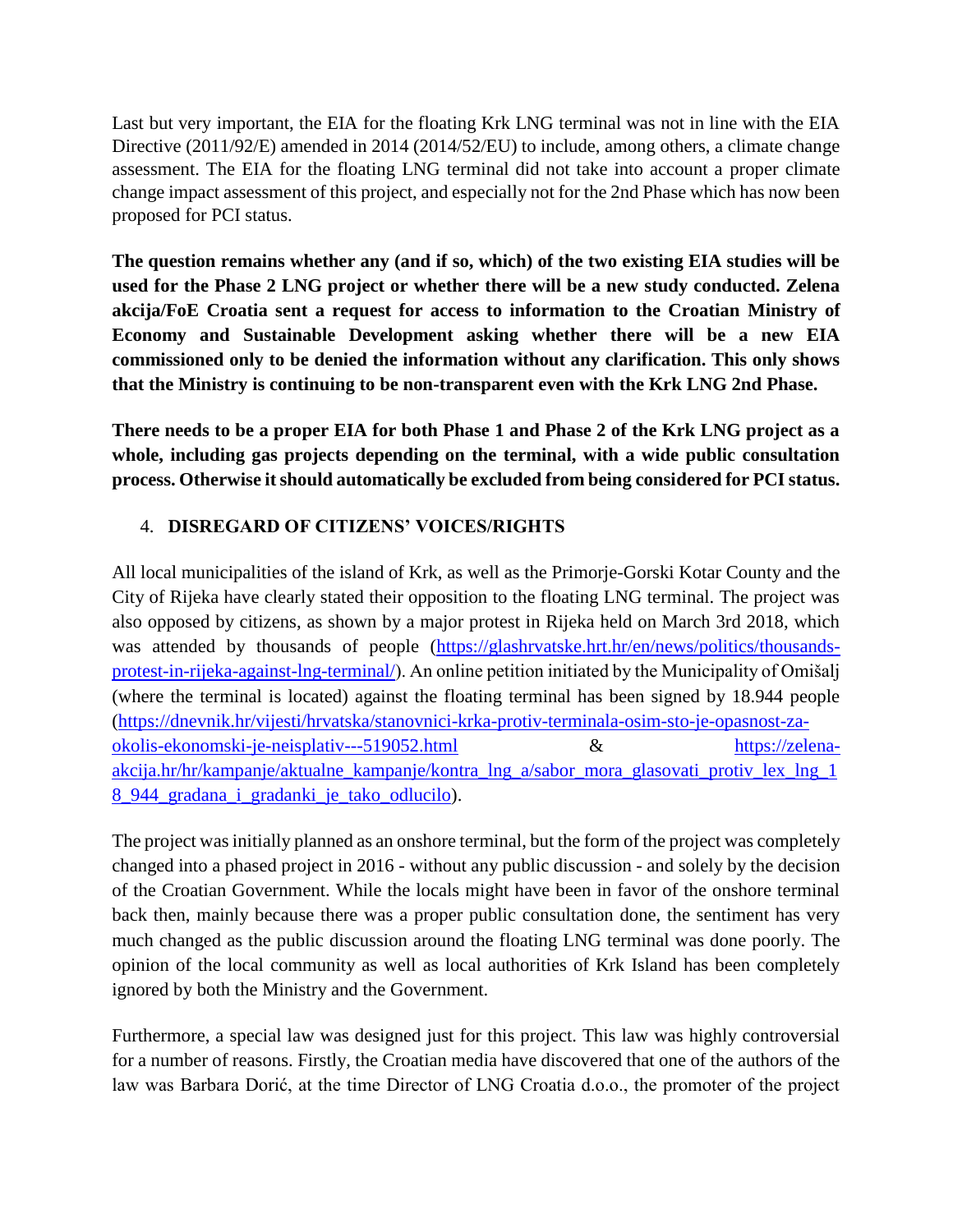[\(https://www.tportal.hr/biznis/clanak/tportal-otkriva-pisala-lex-lng-a-sada-bi-ga-trebala-provesti](https://www.tportal.hr/biznis/clanak/tportal-otkriva-pisala-lex-lng-a-sada-bi-ga-trebala-provesti-ima-li-tu-sto-sporno-foto-20180614)[ima-li-tu-sto-sporno-foto-20180614\)](https://www.tportal.hr/biznis/clanak/tportal-otkriva-pisala-lex-lng-a-sada-bi-ga-trebala-provesti-ima-li-tu-sto-sporno-foto-20180614). She was part of the working group that drafted the Law while she was the head of the state Agency for Hydrocarbons. She became the new director of the LNG company in April 2018, before the Law was adopted by the Croatian parliament. This potential conflict of interest was never questioned or investigated by any Croatian institution nor by European ones.

This fact is even more problematic as the Law gives special rights to LNG Croatia d.o.o.: 1. Firstly, a concession over maritime area for the implementation of the terminal and its supporting infrastructure project was given for a period of 99 years. This raises the question of why the concession was granted for 99 years if the floating terminal is (only) the first phase of the project meant to operate for 10 years (as stated in the EIA); 2. Secondly, compensation to the company for security of supply is also defined - money that would come from taxpayers' pockets if there is not a sufficient amount of gas consumed; 3. Thirdly, the Law regulates property and legal relations at the LNG terminal location, and gives the right to LNG Croatia to fast-track land expropriation procedures.

Beyond the Law's problematic content, the process of making it was also paved with procedural errors. It was given only 15 days of public debate, despite Croatia's Environmental Protection Act requiring that projects with significant environmental impacts, such as this one, undergo a minimum of 30 days public debate. This speeding-up of the legislative process was exacerbated by the urgent procedure used to further reduce time for parliamentary and public debate.

**The democratic process and public participation dimensions in the Krk LNG project have been nothing more than a tick box exercise for the Croatian government and LNG Croatia d.o.o. With a flawed EIA process and a special law to fast-track procedures and give even more rights to the company, a mockery has been made of the public consultation process as well as public's legitimate concerns, whilst the risk of serious environmental impacts has been knowingly ignored. The local community's support for an onshore terminal, at least five years ago, cannot be presumed for the current project which has completely changed its form and since the process of public participation was made into a sham. The same process that disregards and even violates citizen's rights is very likely to repeat for phase 2 of the LNG project as even in this stage we are denied access to information. Such projects should not be given PCI status.**

## **6. CONCLUSION**

There are still many open questions and serious doubts about the project. No economic/commercial viability has been proven, rather the opposite: The fact that the floating Krk LNG terminal received CEF grants of over  $\epsilon$ 100 million for works indicates that the fossil fuel project is deemed not economically viable. There has been a number of procedural and legal omissions for the Phase 1 of the project. The local community has been ignored and even